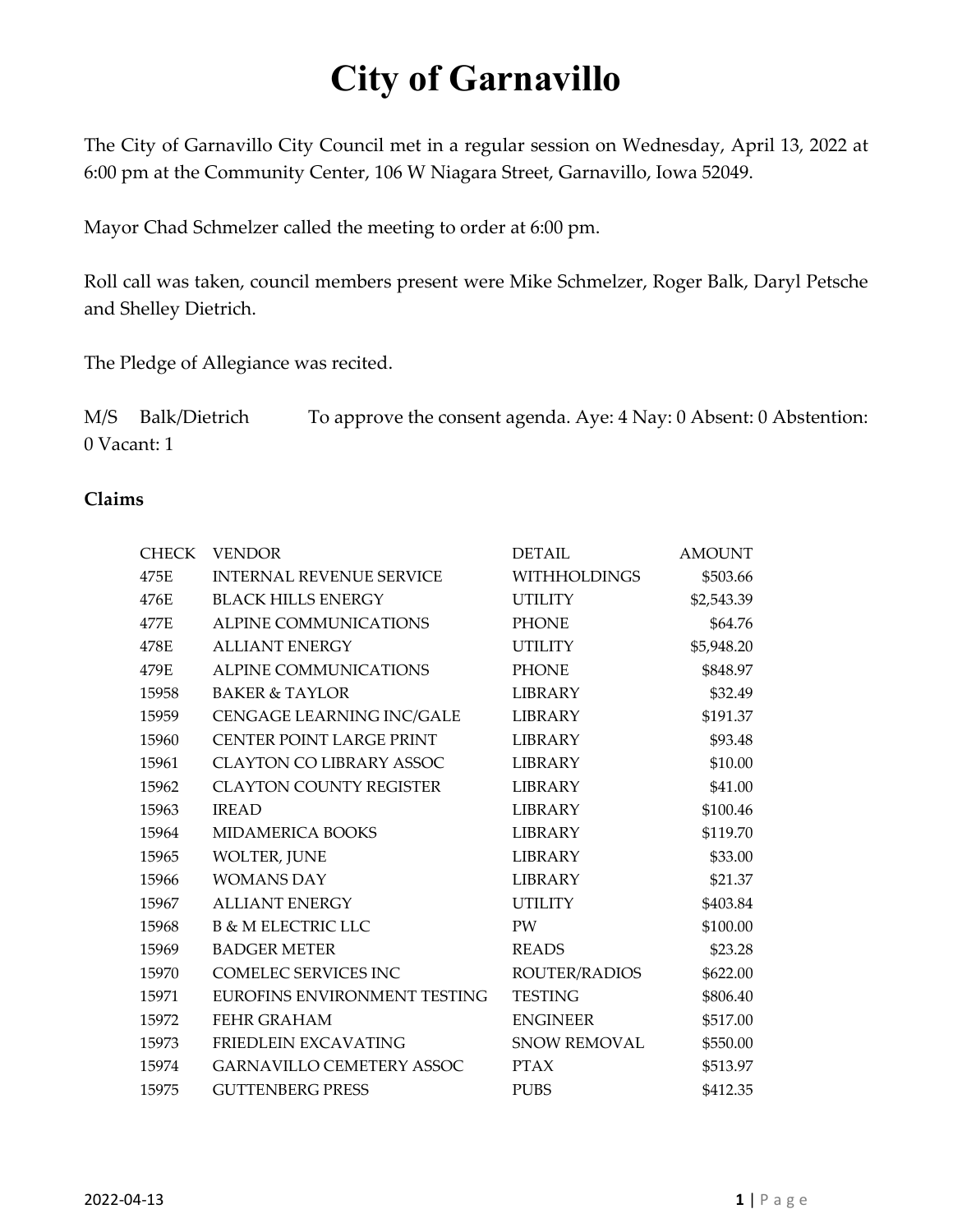| 15976 | <b>HACH COMPANY</b>               | <b>PW SUPPLIES</b>    | \$392.21   |
|-------|-----------------------------------|-----------------------|------------|
| 15977 | HACKETTS PORTA POTTY RENTAL       | 2021 SEPT-OCT         | \$270.00   |
| 15978 | <b>IHDE S</b>                     | <b>FUEL</b>           | \$140.50   |
| 15979 | <b>IMFOA</b>                      | <b>CERTIFICATIONS</b> | \$175.00   |
| 15980 | <b>JC CROSS CO</b>                | <b>SEWER</b>          | \$2,375.92 |
| 15981 | <b>KEYSTONE LABORATORIES INC.</b> | <b>TESTING</b>        | \$479.50   |
| 15982 | KIRKWOOD COMMUNITY COLLEGE        | <b>CLASSES</b>        | \$1,485.00 |
| 15983 | KLUESNER SANITATION LLC           | TRASH/RECYCLING       | \$4,499.70 |
| 15984 | KUEMPEL HARDWARE                  | <b>PW SUPPLIES</b>    | \$403.15   |
| 15985 | SIMON FIRE EQUIPMENT & REPAIR     | <b>FIRE</b>           | \$500.00   |
| 15986 | <b>THREE RIVERS COMPANY</b>       | <b>DUST CONTROL</b>   | \$396.00   |
| 15987 | THREE RIVERS FS CO                | <b>FUEL</b>           | \$882.52   |
| 15988 | <b>CLAYTON COUNTY DEVELOPMENT</b> | <b>MARKETING</b>      | \$500.00   |
| 15989 | <b>GARNAVILLO AUTO &amp; TIRE</b> | VEHICLES              | \$174.84   |

#### **Citizen Comment**

Residents addressed council regarding several topics: Adams Court New Development, Crosswalk Concerns and Main Street Parking.

#### **New Business**

#### Determination of action due to resignation of Council Member Val Cromer

City Council Members discussed the options, City Administrator/Clerk Atkinson sent a message to Attorney Kruse who was unable to attend the meeting in person and waited for her response.

#### Jessica Werger, 208 W Chestnut St

City Council Members discussed the request from Jessica Werger to clean up the rocks in her yard or pay for Cody Brandel to do it. They discussed that if they do it for one resident they would have to do it for all and that would be very expensive. PWS Chad Schroyer explained how he plows and how they handled the cleanup in the alley.

M/S Schmelzer/Petsche To approve Resolution 2022-30 A resolution denying Jessica Werger's, 208 W Chestnut St, request to clean up the rock in her yard due to snow removal. Roll Call

Aye: Schmelzer, Dietrich, Balk, Petsche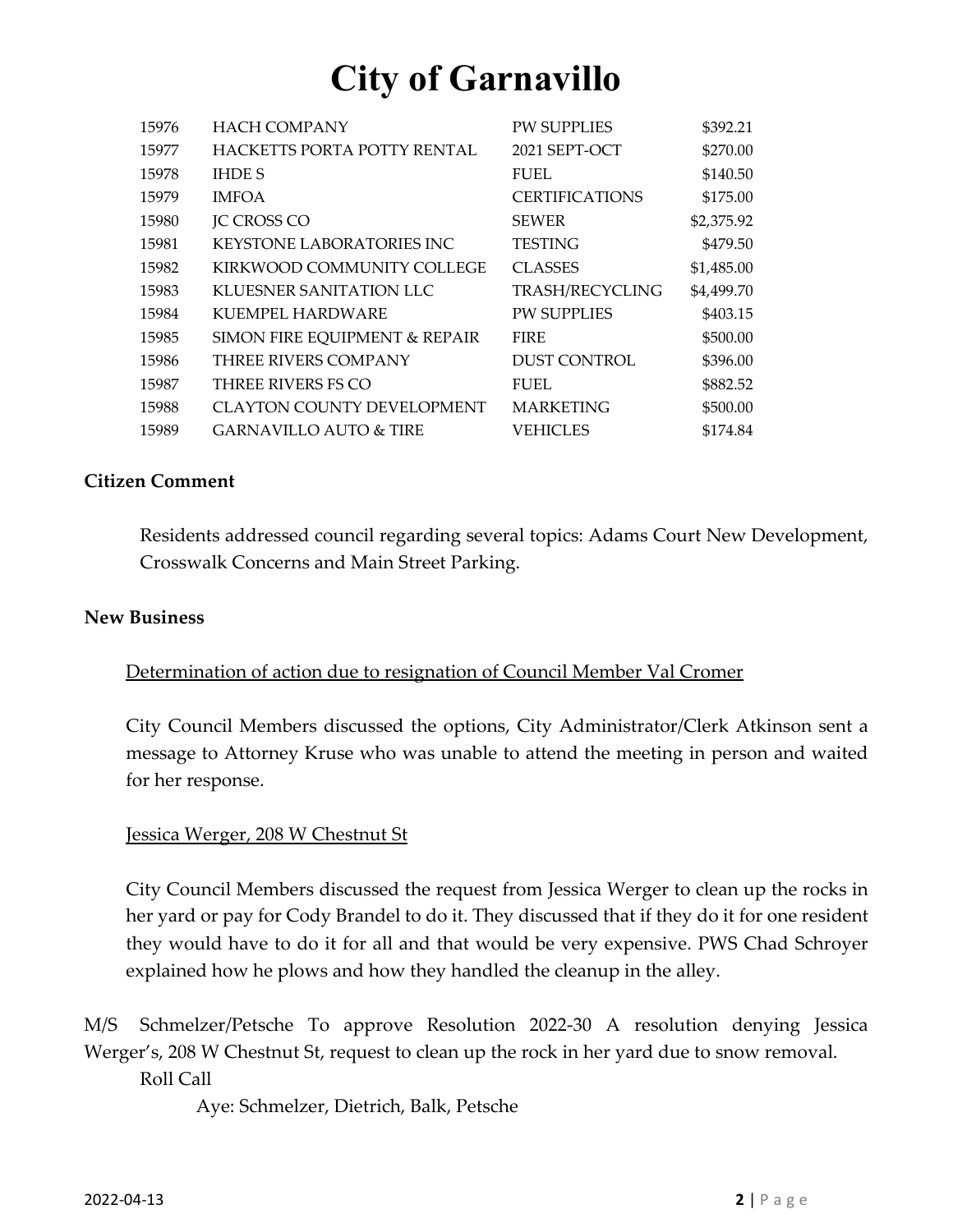Nay: None Absent: None Abstention: None Vacant: 1

## Sandra Schaefers, 202 E Niagara St

City Council Members discussed the request from Sandra Schaefers, 202 E Niagara St, to remove her sidewalk and not replace it.

M/S Petsche/Balk To approve Resolution 2022-31 A resolution approving the removal of the sidewalk at 202 E Niagara St contingent upon receipt of letter from adjacent property owners approving the removal of the sidewalk as well.

Roll Call

 Aye: Dietrich, Balk, Petsche, Schmelzer Nay: None Absent: None Abstention: None Vacant: 1

City/County 28E Agreement Update

City Council Members reviewed and discussed the proposed 28E agreement prepared by City Administrator/Clerk Atkinson and reviewed by Attorney Kruse.

M/S Petsche/Dietrich To approve Resolution 2022-32 A resolution to approve the Shared Facility (Shop) 28E agreement.

Roll Call

 Aye: Dietrich, Balk, Petsche, Schmelzer Nay: None Absent: None Abstention: None Vacant: 1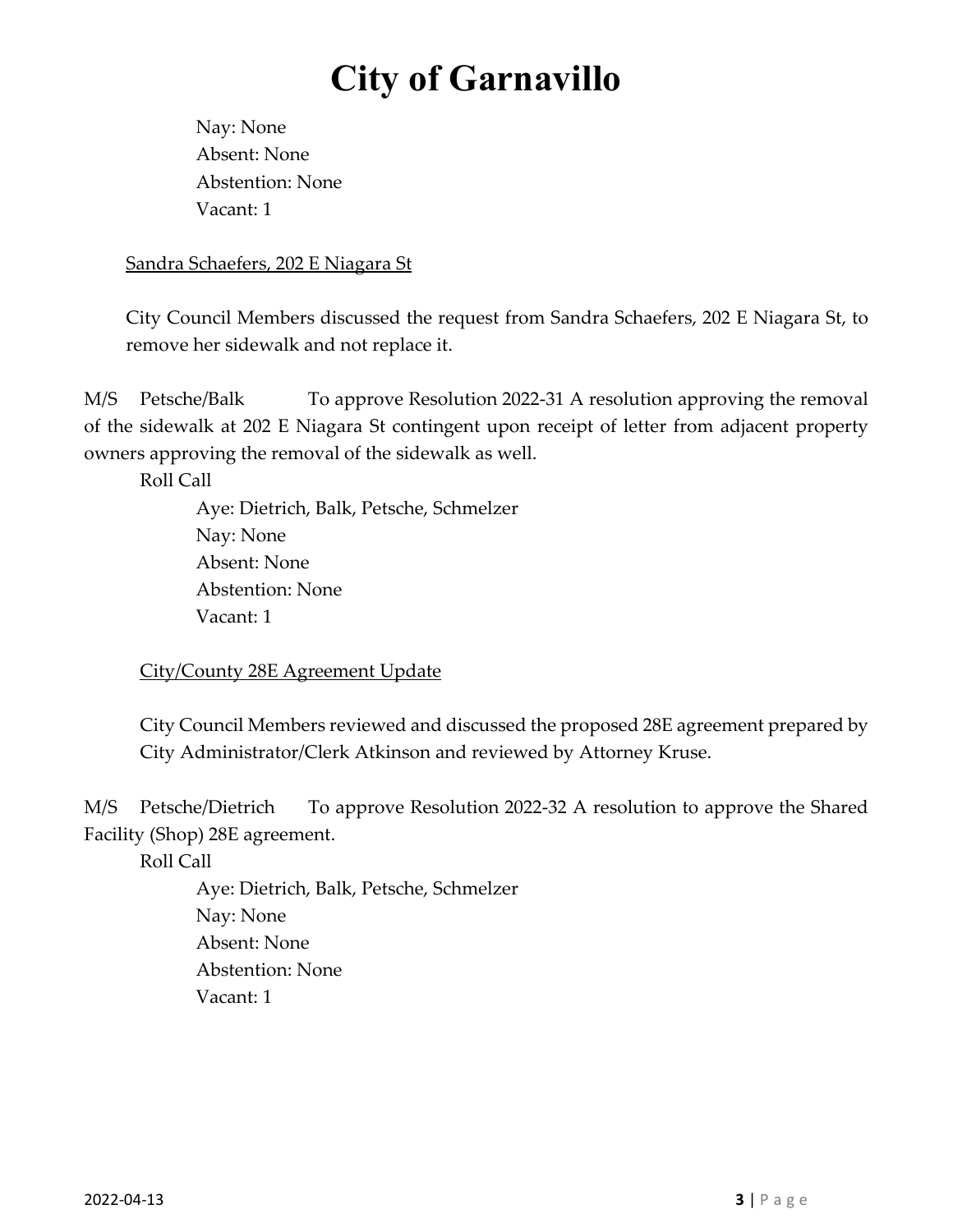## EMC Municipal Insurance Policy Renewal

M/S Schmelzer/Petsche To approve Resolution 2022-33 A resolution approving the EMC Municipal Insurance Policy Renewal.

Roll Call

 Aye: Balk, Petsche, Schmelzer, Dietrich Nay: None Absent: None Abstention: None Vacant: 1

Policy Update: City Council

City Administrator/Clerk explained to council that the Council Policy needed to be updated due to the change in office hours.

M/S Balk/Dietrich To approve Resolution 2022-34 A resolution approving the updated City Council Policy.

Roll Call

 Aye: Petsche, Schmelzer, Dietrich, Balk Nay: None Absent: None Abstention: None Vacant: 1

#### Set Public Hearing for FY22 Budget Amendment, 05/11/2022

City Administrator/Clerk Atkinson explained that we need to do a budget amendment to be in compliance with State Code.

M/S Petsche/Schmelzer To approve Resolution 2022-35 A resolution to set the public hearing for the FY22 Budget Amendment.

Roll Call

 Aye: Petsche, Balk, Dietrich, Schmelzer Nay: None Absent: None Abstention: None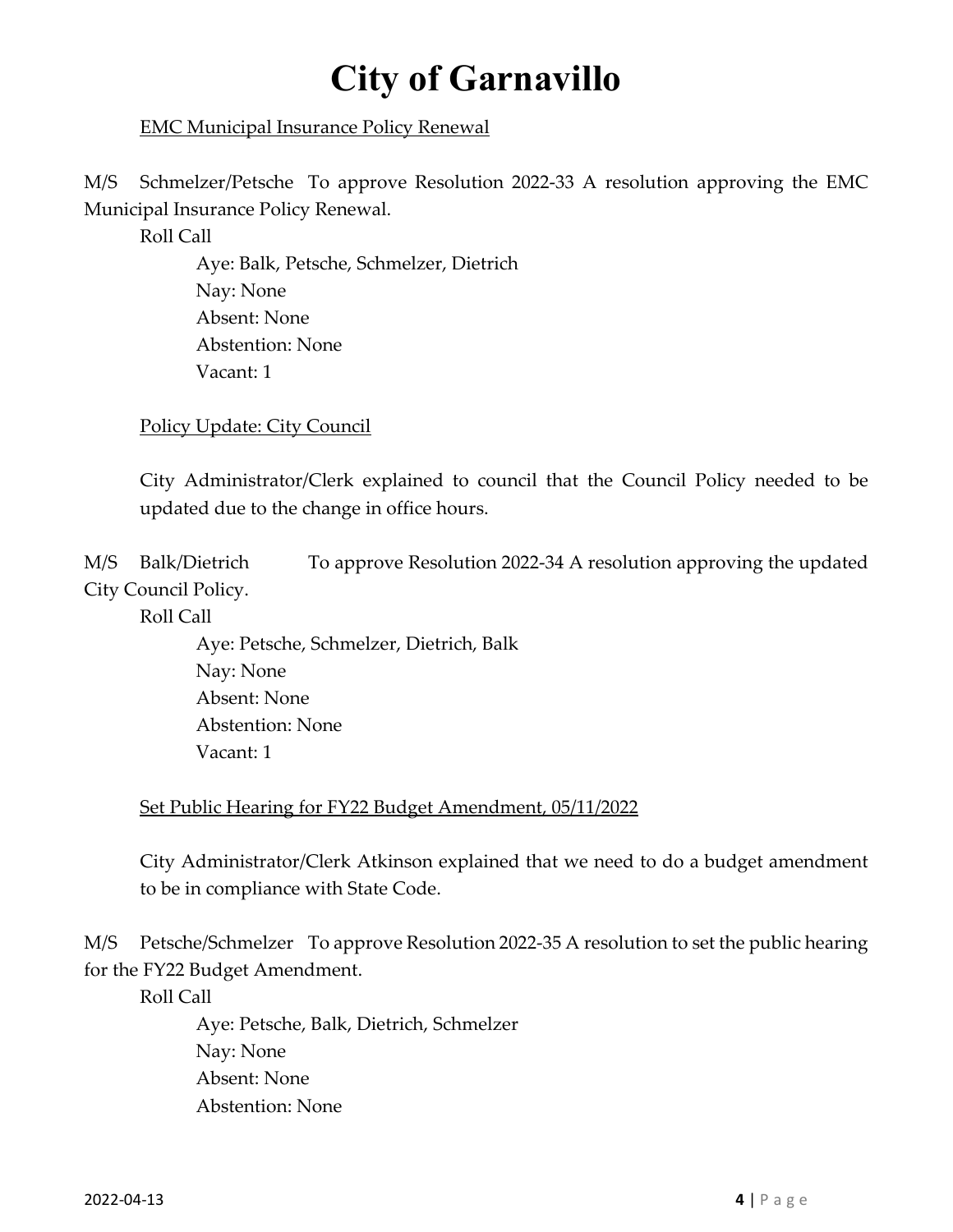## Vacant: 1

## **Attorney Report**

### Nuisance Properties

No report, attorney unable to attend.

#### **Department Reports**

## Public Works Department

PWS Schroyer provided council with updates regarding public work activities: Street sweeper has been out, sticks picked up at the park, community center heat vent fixed and the shop light has been fixed.

## Police Department

Chief of Police unable to attend the meeting.

#### City Administrator/Clerk

City Administrator/Clerk provided a written report in the packet and reported that there are issues with the PD squad that we are selling. Council directed staff to have it looked at by Ihde's to troubleshoot.

## **Council Comments**

Council Member Balk asked PWS Schroyer about crosswalk painting, Schroyer stated he would research the cost.

#### **New Business continued**

#### Determination of action due to resignation of Council Member Val Cromer

M/S Dietrich/Petsche To approve Resolution 2022-30 A resolution to appoint a resident to the council seat vacated by Val Cromer.